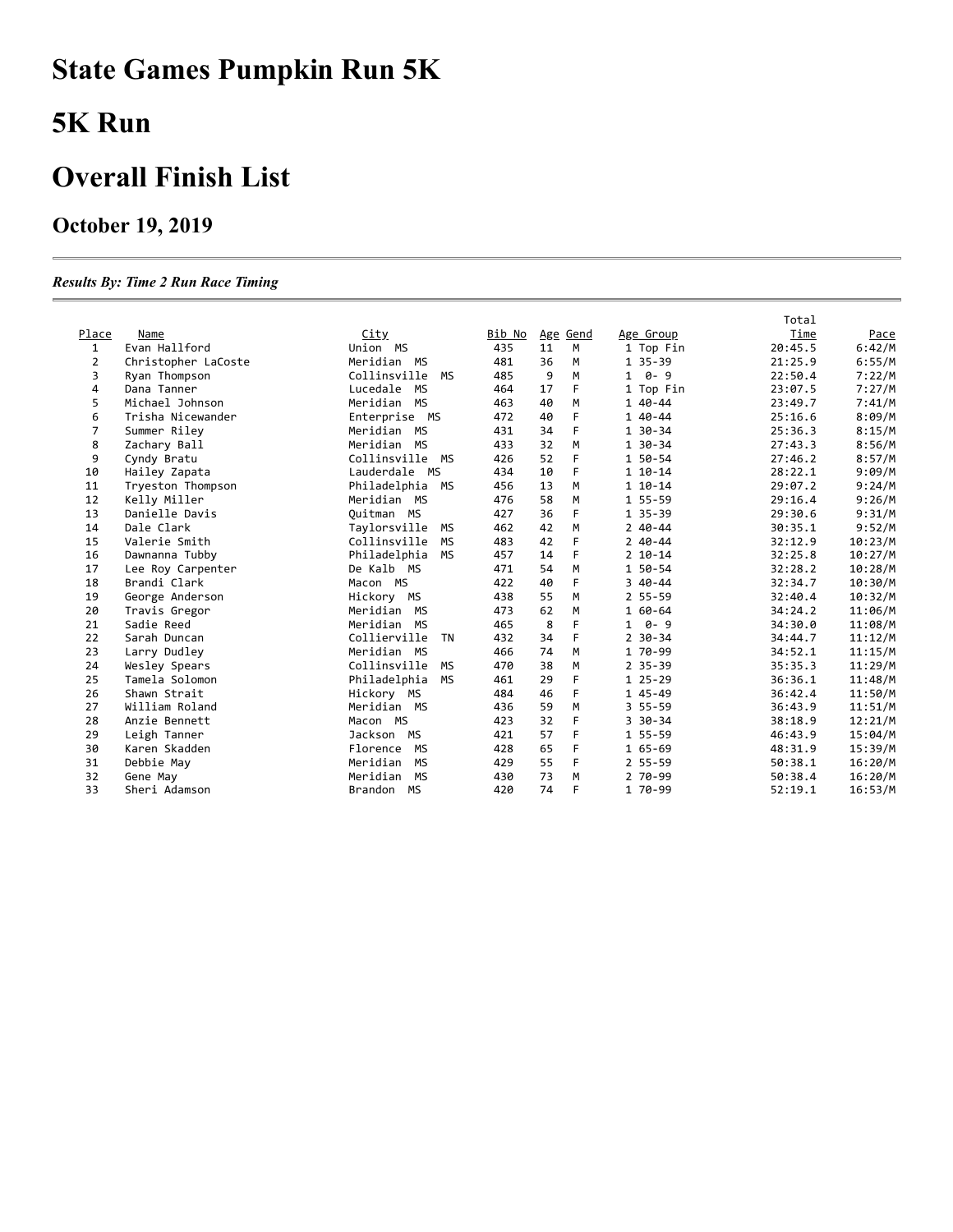## **State Games Pumpkin Run 5K**

### **5K Run**

### **Age Group Results**

### **October 19, 2019**

*Results By: Time 2 Run Race Timing*

#### **Male Overall Winners**

| Place<br>$\mathbf{1}$                   | Name<br>Evan Hallford                          | <u>City</u><br>Union MS                         | <u>Bib No</u><br>435        | <u>Age</u><br>11 | Overall<br>$\mathbf{1}$ | Total<br>Time<br>20:45.5            | Pace<br>6:42/M                   |
|-----------------------------------------|------------------------------------------------|-------------------------------------------------|-----------------------------|------------------|-------------------------|-------------------------------------|----------------------------------|
|                                         | <b>Female Overall Winners</b>                  |                                                 |                             |                  |                         |                                     |                                  |
| Place<br>$\mathbf{1}$                   | Name<br>Dana Tanner                            | <u>City</u><br>Lucedale MS                      | <u>Bib No</u><br>464        | Age<br>17        | Overall<br>4            | Total<br>Time<br>23:07.5            | Pace<br>7:27/M                   |
| Male 9 and Under                        |                                                |                                                 |                             |                  |                         |                                     |                                  |
| Place<br>$\mathbf{1}$                   | <b>Name</b><br>Ryan Thompson                   | <u>City</u><br>Collinsville MS                  | Bib No Age<br>485           | 9                | Overall<br>3            | Total<br>Time<br>22:50.4            | Pace<br>7:22/M                   |
|                                         | <b>Female 9 and Under</b>                      |                                                 |                             |                  |                         |                                     |                                  |
| Place<br>$\mathbf{1}$                   | <u>Name</u><br>Sadie Reed                      | <u>City</u><br>Meridian MS                      | Bib No<br>465               | Age<br>8         | Overall<br>21           | Total<br><u>Time</u><br>34:30.0     | <u>Pace</u><br>11:08/M           |
| <b>Male 10 to 14</b>                    |                                                |                                                 |                             |                  |                         |                                     |                                  |
| <u>Place</u><br>1                       | Name<br>Tryeston Thompson                      | <u>City</u><br>Philadelphia MS                  | <u>Bib No</u><br>456        | Age<br>13        | Overall<br>11           | Total<br>Time<br>29:07.2            | Pace<br>9:24/M                   |
| Female 10 to 14                         |                                                |                                                 |                             |                  |                         |                                     |                                  |
| Place<br>$\mathbf{1}$<br>$\overline{2}$ | <b>Name</b><br>Hailey Zapata<br>Dawnanna Tubby | <u>City</u><br>Lauderdale MS<br>Philadelphia MS | <u>Bib No</u><br>434<br>457 | Age<br>10<br>14  | Overall<br>10<br>16     | Total<br>Time<br>28:22.1<br>32:25.8 | <u>Pace</u><br>9:09/M<br>10:27/M |
| Female 25 to 29                         |                                                |                                                 |                             |                  |                         |                                     |                                  |
| Place<br>$\mathbf{1}$                   | Name<br>Tamela Solomon                         | <u>City</u><br>Philadelphia MS                  | Bib No<br>461               | Age<br>29        | Overall<br>25           | Total<br><u>Time</u><br>36:36.1     | <u>Pace</u><br>11:48/M           |
| <b>Male 30 to 34</b>                    |                                                |                                                 |                             |                  |                         |                                     |                                  |
| <u>Place</u><br>1                       | <u>Name</u><br>Zachary Ball                    | <u>City</u><br>Meridian MS                      | <u>Bib No</u><br>433        | Age<br>32        | <u>Overall</u><br>8     | Total<br><u>Time</u><br>27:43.3     | <u>Pace</u><br>8:56/M            |
| Female 30 to 34                         |                                                |                                                 |                             |                  |                         |                                     |                                  |
| Place                                   | <b>Name</b>                                    | <b>City</b>                                     | <u>Bib No Age</u>           |                  | Overall                 | Total<br><u>Time</u>                | <u>Pace</u>                      |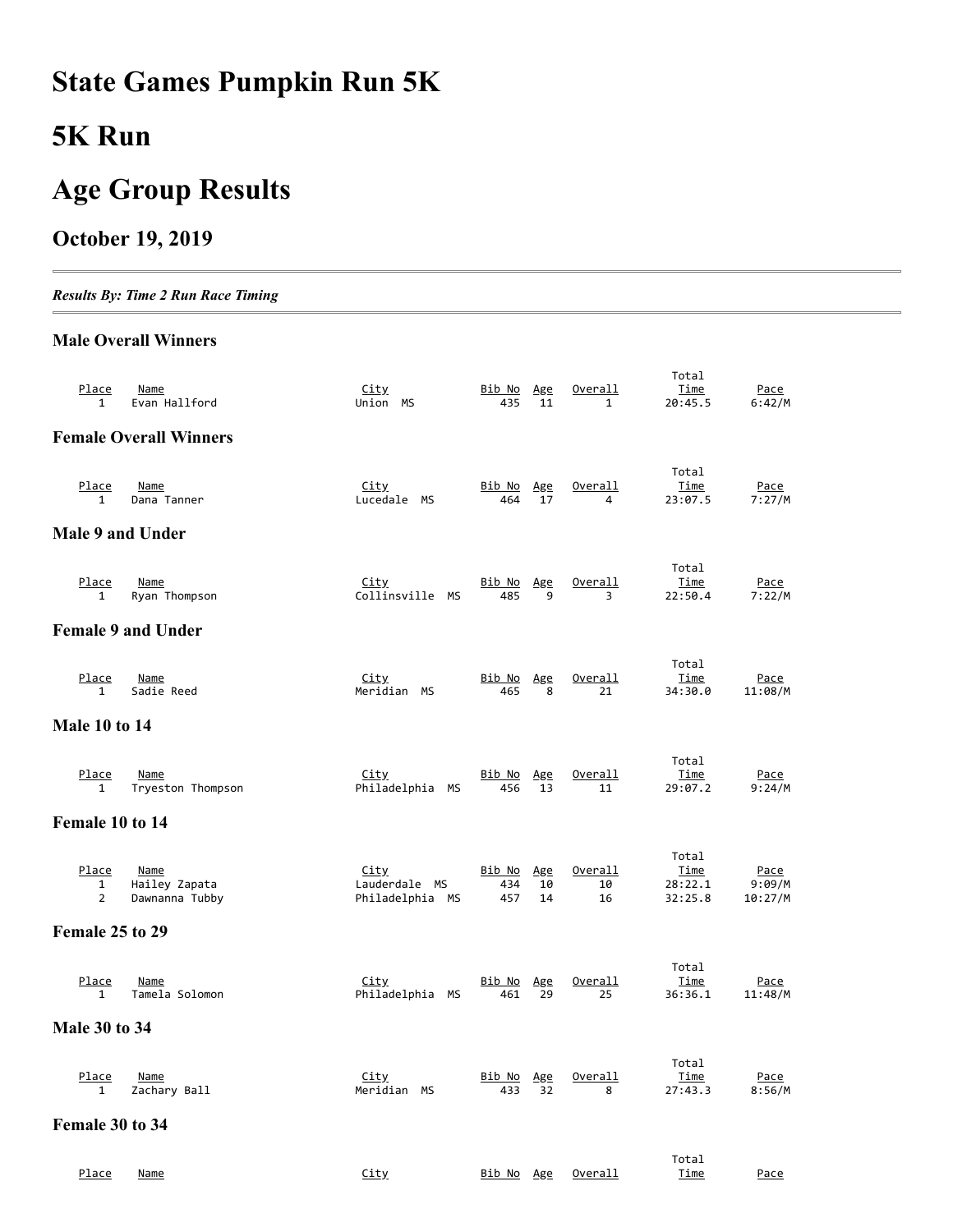| 1<br>$\overline{2}$<br>3                     | Summer Riley<br>Sarah Duncan<br>Anzie Bennett                     | Meridian MS<br>Collierville<br>TN<br>Macon MS               | 431<br>432<br>423                  | 34<br>34<br>32        | 7<br>22<br>28                   | 25:36.3<br>34:44.7<br>38:18.9                         | 8:15/M<br>11:12/M<br>12:21/M                |
|----------------------------------------------|-------------------------------------------------------------------|-------------------------------------------------------------|------------------------------------|-----------------------|---------------------------------|-------------------------------------------------------|---------------------------------------------|
| <b>Male 35 to 39</b>                         |                                                                   |                                                             |                                    |                       |                                 |                                                       |                                             |
|                                              |                                                                   |                                                             |                                    |                       |                                 |                                                       |                                             |
| Place<br>1<br>$\overline{2}$                 | Name<br>Christopher LaCoste<br>Wesley Spears                      | <u>City</u><br>Meridian MS<br>Collinsville MS               | Bib No<br>481<br>470               | Age<br>36<br>38       | Overall<br>$\overline{2}$<br>24 | Total<br>Time<br>21:25.9<br>35:35.3                   | <u>Pace</u><br>6:55/M<br>11:29/M            |
| Female 35 to 39                              |                                                                   |                                                             |                                    |                       |                                 |                                                       |                                             |
| <u>Place</u><br>$\mathbf{1}$                 | <b>Name</b><br>Danielle Davis                                     | <u>City</u><br>Quitman MS                                   | <u>Bib No</u><br>427               | Age<br>36             | <u>Overall</u><br>13            | Total<br>Time<br>29:30.6                              | Pace<br>9:31/M                              |
| <b>Male 40 to 44</b>                         |                                                                   |                                                             |                                    |                       |                                 |                                                       |                                             |
| Place<br>1<br>$\overline{2}$                 | <b>Name</b><br>Michael Johnson<br>Dale Clark                      | <u>City</u><br>Meridian MS<br>Taylorsville MS               | <u>Bib No</u><br>463<br>462        | Age<br>40<br>42       | Overall<br>5<br>14              | Total<br>Time<br>23:49.7<br>30:35.1                   | <u>Pace</u><br>7:41/M<br>9:52/M             |
| Female 40 to 44                              |                                                                   |                                                             |                                    |                       |                                 |                                                       |                                             |
| Place<br>$\mathbf{1}$<br>$\overline{2}$<br>3 | <b>Name</b><br>Trisha Nicewander<br>Valerie Smith<br>Brandi Clark | <u>City</u><br>Enterprise MS<br>Collinsville MS<br>Macon MS | Bib No Age<br>472<br>483<br>422    | 40<br>42<br>40        | Overall<br>6<br>15<br>18        | Total<br>Time<br>25:16.6<br>32:12.9<br>32:34.7        | <u>Pace</u><br>8:09/M<br>10:23/M<br>10:30/M |
| Female 45 to 49                              |                                                                   |                                                             |                                    |                       |                                 |                                                       |                                             |
| Place<br>$\mathbf{1}$                        | Name<br>Shawn Strait                                              | <u>City</u><br>Hickory MS                                   | Bib No<br>484                      | Age<br>46             | <u>Overall</u><br>26            | Total<br><u>Time</u><br>36:42.4                       | <u>Pace</u><br>11:50/M                      |
| <b>Male 50 to 54</b>                         |                                                                   |                                                             |                                    |                       |                                 |                                                       |                                             |
| Place<br>$\mathbf{1}$                        | <b>Name</b><br>Lee Roy Carpenter                                  | <u>City</u><br>De Kalb<br>МS                                | <u>Bib No</u><br>471               | Age<br>54             | <u>Overall</u><br>17            | Total<br><u>Time</u><br>32:28.2                       | <u>Pace</u><br>10:28/M                      |
| Female 50 to 54                              |                                                                   |                                                             |                                    |                       |                                 |                                                       |                                             |
| <u>Place</u><br>1                            | <u>Name</u><br>Cyndy Bratu                                        | <u>City</u><br>Collinsville MS                              | <u>Bib No</u><br>426               | Age<br>52             | Overall<br>9                    | Total<br><u>Time</u><br>27:46.2                       | <u>Pace</u><br>8:57/M                       |
| <b>Male 55 to 59</b>                         |                                                                   |                                                             |                                    |                       |                                 |                                                       |                                             |
| Place<br>1<br>2<br>3                         | <u>Name</u><br>Kelly Miller<br>George Anderson<br>William Roland  | <b>City</b><br>Meridian MS<br>Hickory MS<br>Meridian MS     | <u>Bib No</u><br>476<br>438<br>436 | Age<br>58<br>55<br>59 | Overall<br>12<br>19<br>27       | Total<br><u>Time</u><br>29:16.4<br>32:40.4<br>36:43.9 | <u>Pace</u><br>9:26/M<br>10:32/M<br>11:51/M |
| <b>Female 55 to 59</b>                       |                                                                   |                                                             |                                    |                       |                                 |                                                       |                                             |
| Place<br>1<br>$\overline{2}$                 | <b>Name</b><br>Leigh Tanner<br>Debbie May                         | <u>City</u><br>Jackson MS<br>Meridian MS                    | <u>Bib No</u><br>421<br>429        | Age<br>57<br>55       | <u>Overall</u><br>29<br>31      | Total<br><u>Time</u><br>46:43.9<br>50:38.1            | <u>Pace</u><br>15:04/M<br>16:20/M           |
| <b>Male 60 to 64</b>                         |                                                                   |                                                             |                                    |                       |                                 |                                                       |                                             |
| Place<br>1                                   | <u>Name</u><br>Travis Gregor                                      | <b>City</b><br>Meridian MS                                  | <u>Bib No</u><br>473               | Age<br>62             | <u>Overall</u><br>20            | Total<br><u>Time</u><br>34:24.2                       | <u>Pace</u><br>11:06/M                      |

#### **Female 65 to 69**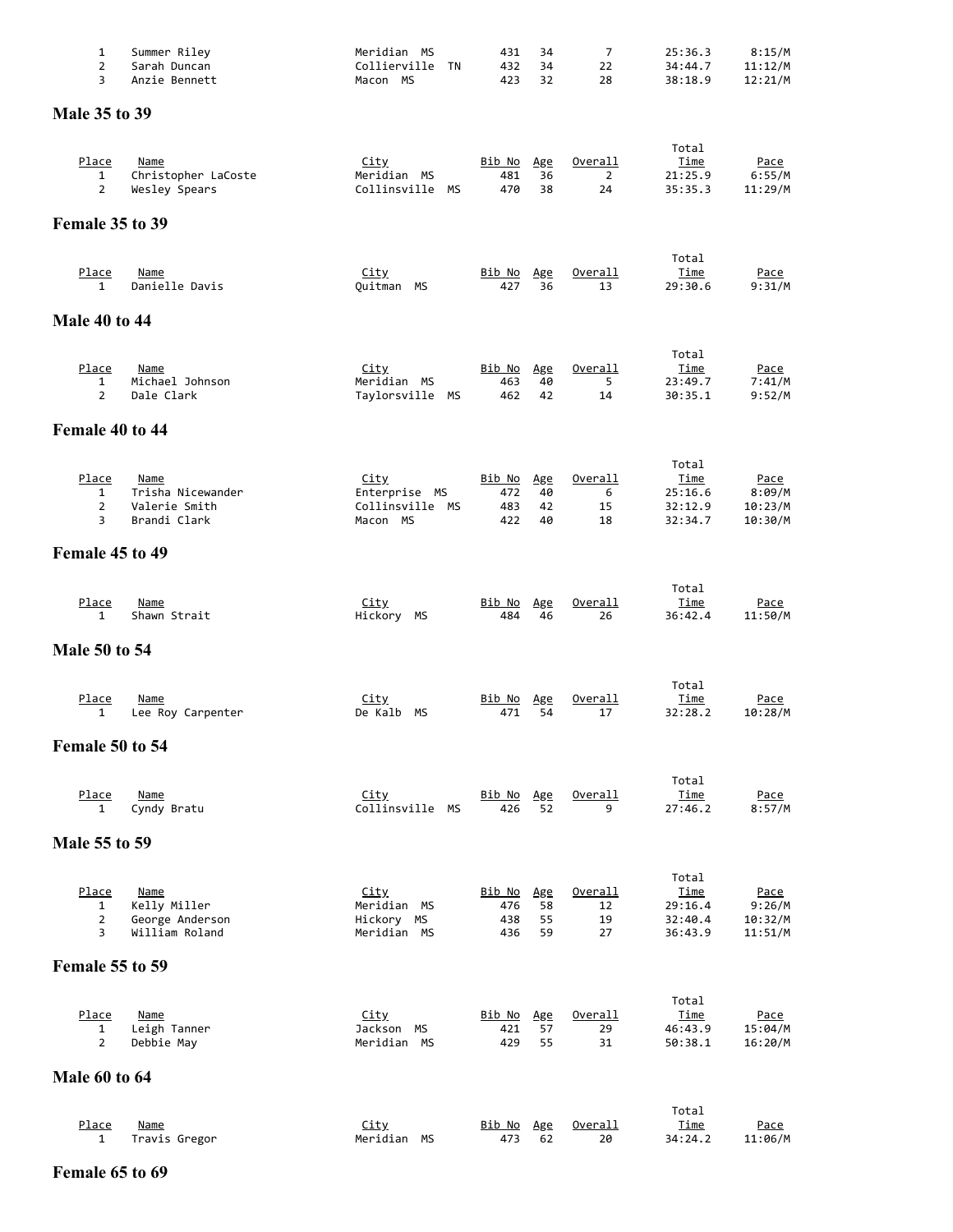|                  |                           |                |    |               |     |                | Total       |         |
|------------------|---------------------------|----------------|----|---------------|-----|----------------|-------------|---------|
| Place            | Name                      | City           |    | <u>Bib No</u> | Age | Overall        | Time        | Pace    |
| 1                | Karen Skadden             | Florence       | MS | 428           | 65  | 30             | 48:31.9     | 15:39/M |
|                  |                           |                |    |               |     |                |             |         |
| Male 70 and Over |                           |                |    |               |     |                |             |         |
|                  |                           |                |    |               |     |                | Total       |         |
| Place            | Name                      | <u>City</u>    |    | Bib No        | Age | Overall        | Time        | Pace    |
| 1                | Larry Dudley              | Meridian       | MS | 466           | 74  | 23             | 34:52.1     | 11:15/M |
| $\overline{2}$   | Gene May                  | Meridian       | MS | 430           | 73  | 32             | 50:38.4     | 16:20/M |
|                  | <b>Female 70 and Over</b> |                |    |               |     |                |             |         |
|                  |                           |                |    |               |     |                | Total       |         |
| Place            | Name                      | <u>City</u>    |    | Bib No        | Age | <u>Overall</u> | <u>Time</u> | Pace    |
| 1                | Sheri Adamson             | <b>Brandon</b> | MS | 420           | 74  | 33             | 52:19.1     | 16:53/M |
|                  |                           |                |    |               |     |                |             |         |